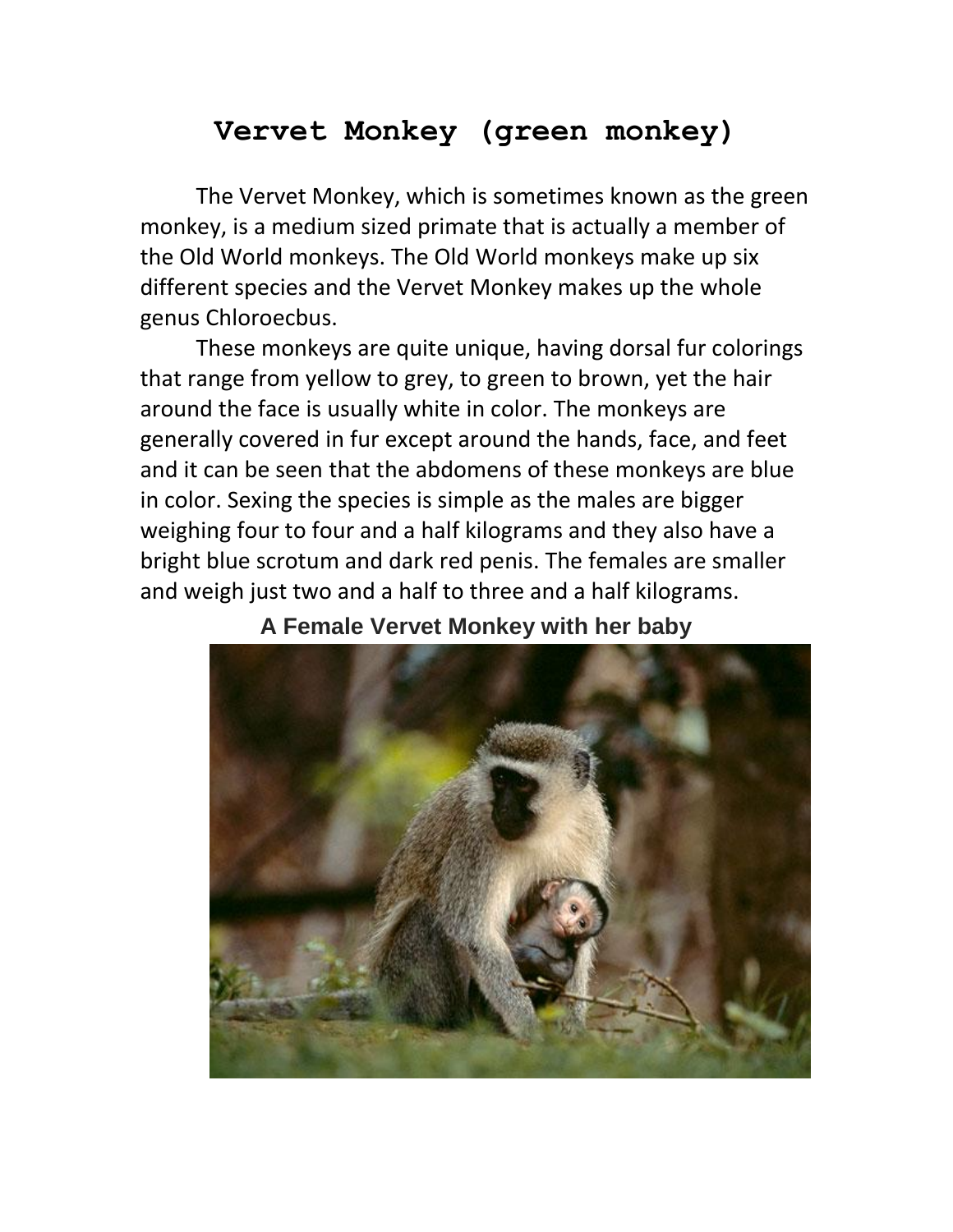## **Habitat**

The Vervet Monkey is found in sub-Saharan areas of Africa and they are seen from Senegal to Ethiopia and then down to South Africa. There are some of this species found in Barbados, the Caribbean, Saint Kitts, and Nevis though these animals actually started out as pets of people, and the same can be said for a population of the monkeys that is found in Florida. These monkeys live in very large groups of up to 80 members and include males, females, and the young of many of them.

#### **Diet**

Because the Vervet Monkey lives in large groups feeding is based on a hierarchy. Dominant males as well as dominant females are given priority when feeding. The species eats grasses, fruits, mall vertebrates, and even insects. In tourist areas the monkeys are known to steal drinks and even food that has been left behind by the tourists! Though they often live near humans they can and will bite if they feel threatened.



**Baby Vervet Monkey**